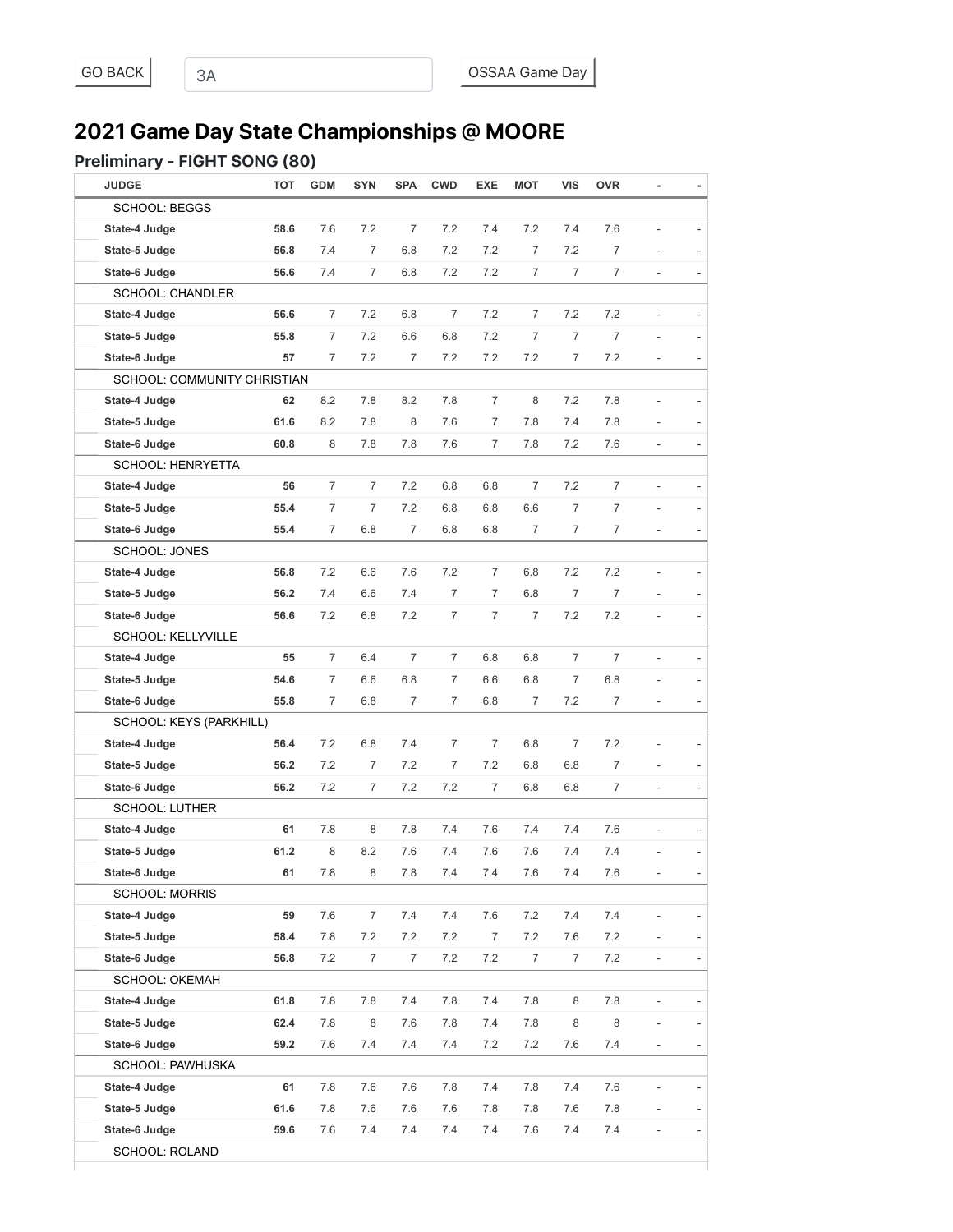| State-4 Judge                    | 61.2 | 8              | 6.8            | 8.2            | 8.4            | 7.4 | 7              | 8              | 7.4 |   |   |
|----------------------------------|------|----------------|----------------|----------------|----------------|-----|----------------|----------------|-----|---|---|
| State-5 Judge                    | 61.2 | 7.8            | 6.6            | 8              | 8.2            | 7.6 | 7              | 8              | 8   | ٠ | ٠ |
| State-6 Judge                    | 60.2 | 7.8            | 6.8            | 8              | 7.8            | 7.4 | 7              | 7.8            | 7.6 |   |   |
| <b>SCHOOL: VIAN</b>              |      |                |                |                |                |     |                |                |     |   |   |
| State-4 Judge                    | 56.6 | $\overline{7}$ | 6.8            | 7.6            | 7              | 6.8 | 7              | $\overline{7}$ | 7.4 |   |   |
| State-5 Judge                    | 54.8 | 7.2            | 6.6            | $\overline{7}$ | 6.8            | 6.6 | 6.8            | 7              | 6.8 |   |   |
| State-6 Judge                    | 56.4 | 7.2            | $\overline{7}$ | 7.2            | $\overline{7}$ | 6.8 | $\overline{7}$ | 7.2            | 7   |   |   |
| <b>SCHOOL: VICTORY CHRISTIAN</b> |      |                |                |                |                |     |                |                |     |   |   |
| State-4 Judge                    | 56.2 | $\overline{7}$ | 6.8            | 6.8            | 7.2            | 7.2 | 7.2            | 7              | 7   |   |   |
| State-5 Judge                    | 55.4 | $\overline{7}$ | 6.8            | 6.6            | 7              | 6.8 | $\overline{7}$ | 7.2            | 7   | ۰ |   |
| State-6 Judge                    | 55.8 | 7              | 6.8            | 6.8            | 6.8            | 7   | 7.4            | $\overline{7}$ | 7   |   |   |
| <b>SCHOOL: WASHINGTON</b>        |      |                |                |                |                |     |                |                |     |   |   |
| State-4 Judge                    | 65   | 8.4            | 7.8            | 7.8            | 8.2            | 8   | 8.2            | 8.4            | 8.2 |   |   |
| State-5 Judge                    | 65.4 | 8.6            | 7.8            | 7.8            | 8.2            | 8   | 8.2            | 8.4            | 8.4 |   |   |
| State-6 Judge                    | 64.6 | 8.4            | 7.8            | 7.8            | 8              | 8   | 8              | 8.4            | 8.2 |   |   |
|                                  |      |                |                |                |                |     |                |                |     |   |   |

#### Preliminary - BAND DANCE (60)

| <b>JUDGE</b>                | <b>TOT</b> | <b>GDM</b> | <b>APP</b>     | <b>VIS</b>     | <b>SYN</b>     | <b>MOT</b>     | <b>OVR</b>     | ä,             | ä              |                |  |
|-----------------------------|------------|------------|----------------|----------------|----------------|----------------|----------------|----------------|----------------|----------------|--|
| <b>SCHOOL: BEGGS</b>        |            |            |                |                |                |                |                |                |                |                |  |
| State-1 Judge               | 48         | 8.6        | 8.4            | 7.6            | 7.6            | 7.8            | 8              |                |                |                |  |
| State-2 Judge               | 47.8       | 8.6        | 8.4            | 7.6            | 7.6            | 7.6            | 8              |                |                |                |  |
| State-3 Judge               | 47.2       | 8.8        | 8.2            | 8              | 7.4            | 7.4            | 7.4            |                |                | L.             |  |
| <b>SCHOOL: CHANDLER</b>     |            |            |                |                |                |                |                |                |                |                |  |
| State-1 Judge               | 43.8       | 8          | 7.6            | $\overline{7}$ | $\overline{7}$ | $\overline{7}$ | 7.2            |                |                | $\overline{a}$ |  |
| State-2 Judge               | 44         | 8          | 7.8            | 7.2            | $\overline{7}$ | 6.8            | 7.2            |                |                | L.             |  |
| State-3 Judge               | 42.6       | 8.2        | 7.4            | 6.8            | 6.6            | 6.6            | $\overline{7}$ |                |                |                |  |
| SCHOOL: COMMUNITY CHRISTIAN |            |            |                |                |                |                |                |                |                |                |  |
| State-1 Judge               | 48.6       | 9          | 8.8            | 8.2            | 7.2            | 7.2            | 8.2            | $\overline{a}$ | L,             |                |  |
| State-2 Judge               | 48.6       | 9          | 9              | 8              | 7.2            | $\overline{7}$ | 8.4            |                |                |                |  |
| State-3 Judge               | 47.4       | 9          | 8.6            | 7.8            | 6.8            | 6.8            | 8.4            | $\frac{1}{2}$  | $\frac{1}{2}$  | $\frac{1}{2}$  |  |
| <b>SCHOOL: HENRYETTA</b>    |            |            |                |                |                |                |                |                |                |                |  |
| State-1 Judge               | 42.8       | 7.6        | 7.2            | $\overline{7}$ | 7.2            | 6.8            | $\overline{7}$ | $\overline{a}$ | $\overline{a}$ | $\overline{a}$ |  |
| State-2 Judge               | 43.2       | 8          | 7.4            | $\overline{7}$ | $\overline{7}$ | 6.8            | $\overline{7}$ |                |                |                |  |
| State-3 Judge               | 41.8       | 7.4        | 7.2            | 6.8            | 6.8            | 6.6            | $\overline{7}$ |                |                |                |  |
| <b>SCHOOL: JONES</b>        |            |            |                |                |                |                |                |                |                |                |  |
| State-1 Judge               | 47.8       | 8.6        | 8              | 8.4            | 7.2            | 7.2            | 8.4            |                |                |                |  |
| State-2 Judge               | 47.2       | 8          | 8              | 8.4            | 7.4            | 7.2            | 8.2            |                |                |                |  |
| State-3 Judge               | 47.2       | 8          | 7.6            | 8.6            | 7.6            | 7.4            | 8              |                |                |                |  |
| SCHOOL: KELLYVILLE          |            |            |                |                |                |                |                |                |                |                |  |
| State-1 Judge               | 42.8       | 8          | 7.2            | 7              | 6.8            | 6.8            | $\overline{7}$ |                |                |                |  |
| State-2 Judge               | 42.6       | 8          | 7.2            | 6.8            | 6.8            | 6.8            | $\overline{7}$ |                |                |                |  |
| State-3 Judge               | 43         | 8.4        | 7.2            | 6.8            | 6.8            | 6.8            | 7              |                |                |                |  |
| SCHOOL: KEYS (PARKHILL)     |            |            |                |                |                |                |                |                |                |                |  |
| State-1 Judge               | 44.4       | 8          | 7.6            | 7.4            | 7.2            | $\overline{7}$ | 7.2            |                |                |                |  |
| State-2 Judge               | 44.4       | 8          | 7.6            | 7.4            | 7.2            | $\overline{7}$ | 7.2            |                |                |                |  |
| State-3 Judge               | 42.2       | 7.4        | 7.4            | 6.8            | 6.6            | $\overline{7}$ | 7              |                |                |                |  |
| <b>SCHOOL: LUTHER</b>       |            |            |                |                |                |                |                |                |                |                |  |
| State-1 Judge               | 43.4       | 8          | 7.4            | $\overline{7}$ | 7              | 7              | $\overline{7}$ | $\overline{a}$ | $\overline{a}$ | $\overline{a}$ |  |
| State-2 Judge               | 43.8       | 8.2        | 7.4            | 7.2            | 7              | $\overline{7}$ | $\overline{7}$ |                |                |                |  |
| State-3 Judge               | 42.6       | 8          | 7.2            | 6.8            | 6.8            | 6.8            | $\overline{7}$ |                |                |                |  |
| <b>SCHOOL: MORRIS</b>       |            |            |                |                |                |                |                |                |                |                |  |
| State-1 Judge               | 43.8       | 8.4        | 7.4            | 6.8            | 7              | $\overline{7}$ | 7.2            |                |                |                |  |
| State-2 Judge               | 43.2       | 8.4        | $\overline{7}$ | 6.8            | $\overline{7}$ | $\overline{7}$ | 7              |                |                |                |  |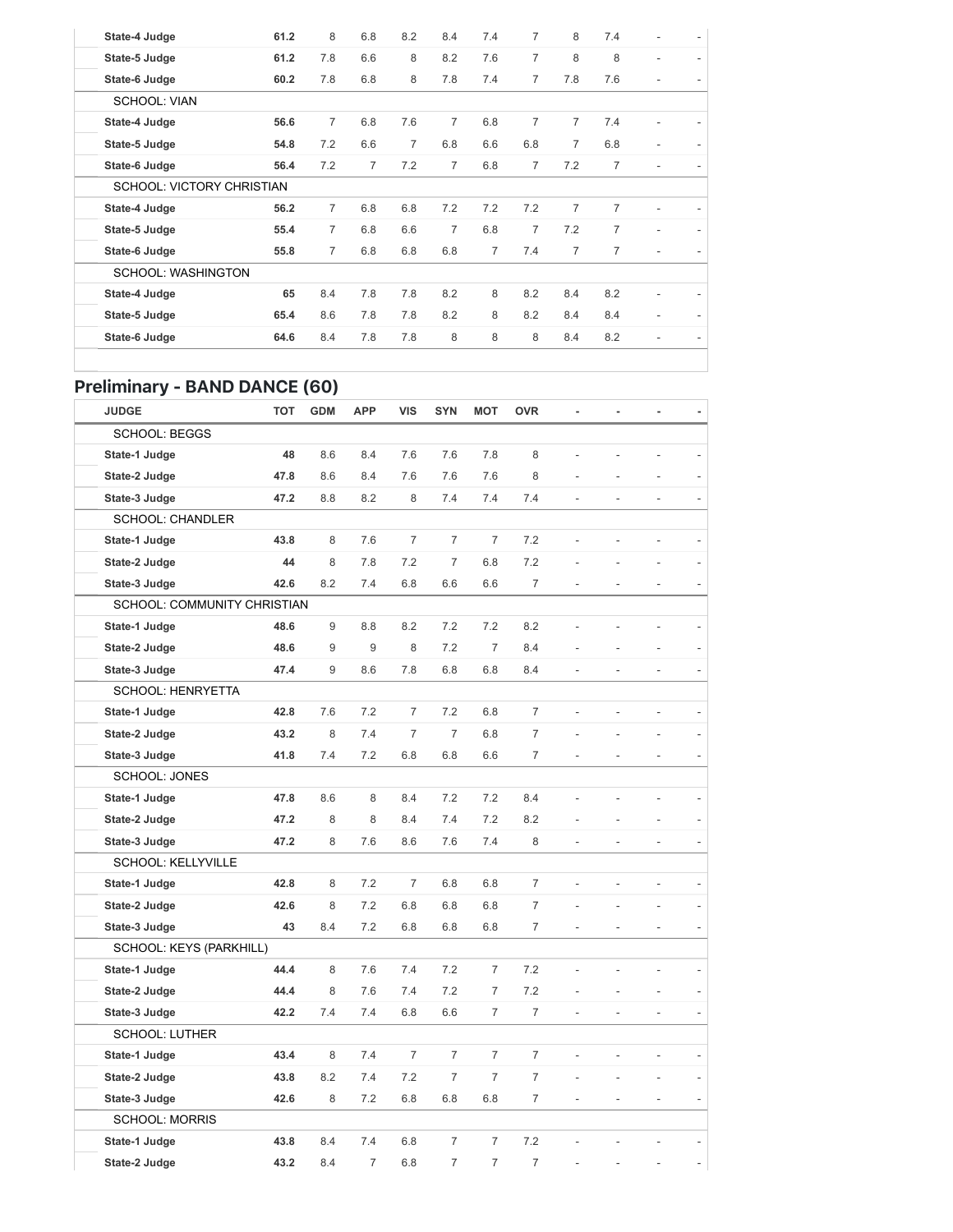| State-3 Judge                    | 42.8 | 8.6   | $\overline{7}$ | 6.8            | 6.8            | 6.6            | $\overline{7}$ | $\overline{\phantom{a}}$ |                | $\overline{a}$           |  |
|----------------------------------|------|-------|----------------|----------------|----------------|----------------|----------------|--------------------------|----------------|--------------------------|--|
| <b>SCHOOL: OKEMAH</b>            |      |       |                |                |                |                |                |                          |                |                          |  |
| State-1 Judge                    | 47.2 | 8.8   | 8.4            | 7.6            | 7.6            | 7.2            | 7.6            |                          |                |                          |  |
| State-2 Judge                    | 46.2 | 8.8   | 8.2            | 7.8            | $\overline{7}$ | $\overline{7}$ | 7.4            |                          |                | ÷                        |  |
| State-3 Judge                    | 46   | 8.8   | 8.2            | 7.8            | 7              | $\overline{7}$ | 7.2            |                          |                | $\overline{a}$           |  |
| <b>SCHOOL: PAWHUSKA</b>          |      |       |                |                |                |                |                |                          |                |                          |  |
| State-1 Judge                    | 44.2 | 8.2   | 7.8            | $\overline{7}$ | $\overline{7}$ | $\overline{7}$ | 7.2            |                          |                |                          |  |
| State-2 Judge                    | 44.4 | 8.4   | 7.6            | $\overline{7}$ | 7.2            | $\overline{7}$ | 7.2            |                          |                |                          |  |
| State-3 Judge                    | 43.4 | 8.4   | 7.4            | $\overline{7}$ | 6.8            | 6.8            | $\overline{7}$ |                          |                | ÷                        |  |
| <b>SCHOOL: ROLAND</b>            |      |       |                |                |                |                |                |                          |                |                          |  |
| State-1 Judge                    | 47.6 | 9     | 8.8            | 7.4            | 7.2            | 7.2            | 8              |                          |                |                          |  |
| State-2 Judge                    | 47   | 9.2   | 8.6            | 7.2            | $\overline{7}$ | $\overline{7}$ | 8              |                          |                | ÷,                       |  |
| State-3 Judge                    | 46.6 | 9     | 8.6            | 7.6            | 6.8            | $\overline{7}$ | 7.6            |                          |                | ٠                        |  |
| <b>SCHOOL: VIAN</b>              |      |       |                |                |                |                |                |                          |                |                          |  |
| State-1 Judge                    | 46.6 | 8.8   | 8.4            | 8              | $\overline{7}$ | $\overline{7}$ | 7.4            |                          |                |                          |  |
| State-2 Judge                    | 46.2 | 8.8   | 8.2            | 7.8            | $\overline{7}$ | $\overline{7}$ | 7.4            |                          |                | ٠                        |  |
| State-3 Judge                    | 45   | 8.8   | 8.2            | 7.6            | 6.6            | 6.8            | $\overline{7}$ |                          | ä,             | ÷.                       |  |
| <b>SCHOOL: VICTORY CHRISTIAN</b> |      |       |                |                |                |                |                |                          |                |                          |  |
| State-1 Judge                    | 48.6 | $9\,$ | 8.8            | 8              | 7.2            | 7.2            | 8.4            |                          |                |                          |  |
| State-2 Judge                    | 49.2 | 9     | 9              | 8.4            | 7.4            | $\overline{7}$ | 8.4            |                          |                |                          |  |
| State-3 Judge                    | 49   | 9     | 8.8            | 8.4            | 7.2            | 7.2            | 8.4            |                          |                | ÷,                       |  |
| <b>SCHOOL: WASHINGTON</b>        |      |       |                |                |                |                |                |                          |                |                          |  |
| State-1 Judge                    | 50.8 | 9.2   | 9              | 8.6            | 7.8            | 7.2            | 9              |                          |                | ٠                        |  |
| State-2 Judge                    | 50.4 | 9     | 9              | 8.6            | 7.8            | 7.2            | 8.8            |                          |                | $\overline{\phantom{a}}$ |  |
| State-3 Judge                    | 49.6 | 9     | 9              | 8.6            | 7.4            | $\overline{7}$ | 8.6            | $\overline{\phantom{a}}$ | $\overline{a}$ | $\overline{\phantom{a}}$ |  |

# Preliminary - CROWD LEADING (100)

| <b>JUDGE</b>                | <b>TOT</b> | <b>GDM</b> | EFF | <b>CLT</b> | LED | <b>SKL</b>     | <b>MOT</b> | <b>SYN</b>     | <b>EXE</b> | <b>APP</b> | <b>OVR</b>     |
|-----------------------------|------------|------------|-----|------------|-----|----------------|------------|----------------|------------|------------|----------------|
| <b>SCHOOL: BEGGS</b>        |            |            |     |            |     |                |            |                |            |            |                |
| State-7 Judge               | 76.4       | 8.2        | 7.4 | 7.6        | 7.4 | 7.6            | 7.6        | 7.4            | 7.8        | 7.8        | 7.6            |
| State-8 Judge               | 78         | 8.2        | 7.8 | 7.8        | 7.8 | 7.4            | 8          | 7.6            | 7.8        | 7.8        | 7.8            |
| State-9 Judge               | 76.6       | 8          | 7.8 | 7.6        | 7.8 | 7.2            | 7.8        | 7.6            | 7.6        | 7.6        | 7.6            |
| SCHOOL: CHANDLER            |            |            |     |            |     |                |            |                |            |            |                |
| State-7 Judge               | 71.8       | 8          | 7.2 | 7.2        | 7.2 | $\overline{7}$ | 7.2        | $\overline{7}$ | 6.8        | 7.2        | $\overline{7}$ |
| State-8 Judge               | 72.2       | 7.4        | 7.2 | 7.4        | 7.4 | 7.2            | 7.2        | 7.2            | 6.8        | 7.2        | 7.2            |
| State-9 Judge               | 72.8       | 8          | 7.2 | 7.2        | 7.4 | 7.2            | 7.2        | 7.2            | 6.8        | 7.4        | 7.2            |
| SCHOOL: COMMUNITY CHRISTIAN |            |            |     |            |     |                |            |                |            |            |                |
| State-7 Judge               | 87.8       | 9          | 8.8 | 8.8        | 8.6 | 8.8            | 8.6        | 8.8            | 8.8        | 8.8        | 8.8            |
| State-8 Judge               | 89.6       | 9.2        | 8.8 | 8.8        | 9   | 8.8            | 9          | 9              | 9          | 9          | $\overline{9}$ |
| State-9 Judge               | 87.8       | 9          | 8.8 | 8.8        | 8.8 | 8.6            | 8.6        | 8.6            | 8.8        | 9          | 8.8            |
| <b>SCHOOL: HENRYETTA</b>    |            |            |     |            |     |                |            |                |            |            |                |
| State-7 Judge               | 73.8       | 8          | 7.2 | 7.6        | 7.4 | 7.4            | 7.2        | 7.2            | 7.2        | 7.4        | 7.2            |
| State-8 Judge               | 77.2       | 8.4        | 7.6 | 7.8        | 7.6 | 7.4            | 7.6        | 7.4            | 7.8        | 7.8        | 7.8            |
| State-9 Judge               | 74.2       | 8          | 7.4 | 7.4        | 7.4 | 7.2            | 7.2        | 7.4            | 7.4        | 7.4        | 7.4            |
| <b>SCHOOL: JONES</b>        |            |            |     |            |     |                |            |                |            |            |                |
| State-7 Judge               | 77         | 8.4        | 7.4 | 7.4        | 7.8 | 7.8            | 7.8        | 7.8            | 7.4        | 7.6        | 7.6            |
| State-8 Judge               | 79.8       | 8.6        | 7.8 | 7.8        | 8   | 7.8            | 7.8        | 8              | 8          | 8          | 8              |
| State-9 Judge               | 77         | 8.4        | 7.4 | 7.6        | 7.8 | 7.8            | 7.6        | 7.6            | 7.6        | 7.6        | 7.6            |
| <b>SCHOOL: KELLYVILLE</b>   |            |            |     |            |     |                |            |                |            |            |                |
| State-7 Judge               | 74.4       | 8          | 7.4 | 7.4        | 7.4 | 7.4            | 7.4        | 7.4            | 7.2        | 7.4        | 7.4            |
| State-8 Judge               | 74.2       | 8          | 7.4 | 7.4        | 7.4 | 7.2            | 7.2        | 7.2            | 7.6        | 7.4        | 7.4            |
| State-9 Judge               | 74         | 8          | 7.2 | 7.4        | 7.4 | 7.4            | 7.2        | 7.2            | 7.4        | 7.4        | 7.4            |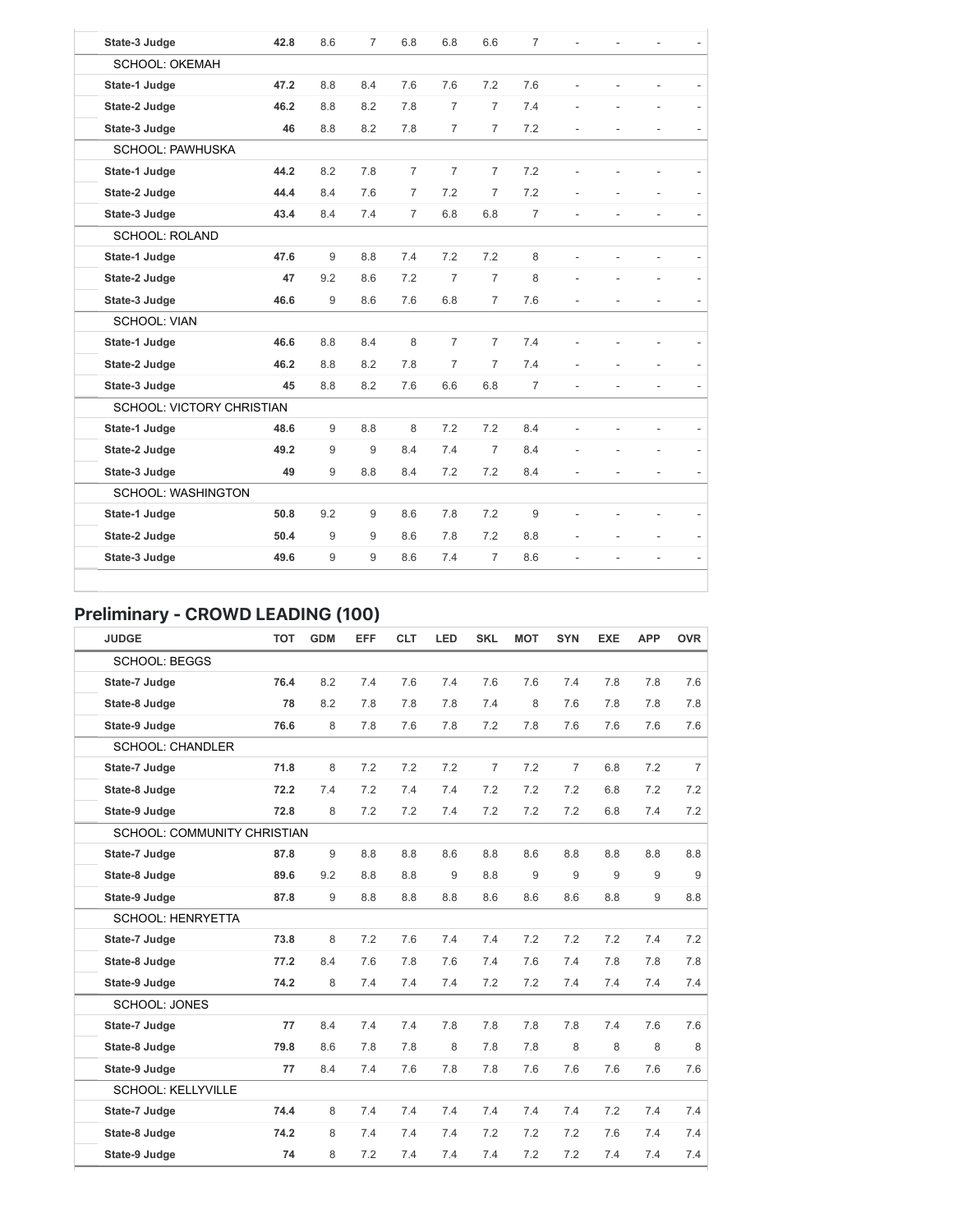| State-7 Judge                    | 76   | 8.2 | 7.6 | 7.4 | 7.4 | 7.6 | 7.4 | 7.6            | 7.6 | 7.6 | 7.6 |
|----------------------------------|------|-----|-----|-----|-----|-----|-----|----------------|-----|-----|-----|
| State-8 Judge                    | 78.2 | 8.4 | 7.8 | 7.6 | 7.8 | 7.8 | 7.4 | 7.8            | 7.8 | 8   | 7.8 |
| State-9 Judge                    | 75.4 | 8.2 | 7.8 | 7.6 | 7.6 | 7.4 | 7.2 | 7.4            | 7.4 | 7.4 | 7.4 |
| <b>SCHOOL: LUTHER</b>            |      |     |     |     |     |     |     |                |     |     |     |
| State-7 Judge                    | 73.2 | 8   | 7.2 | 7.2 | 7.4 | 7.4 | 7.2 | 7.2            | 7.2 | 7.2 |     |
| State-8 Judge                    | 74.6 | 8   | 7.4 | 7.4 | 7.4 | 7.4 | 7.2 | 7.4            | 7.6 | 7.4 |     |
| State-9 Judge                    | 73   | 8   | 7.2 | 7.4 | 7.4 | 7.2 | 7.2 | $\overline{7}$ | 7.2 | 7.2 |     |
| <b>SCHOOL: MORRIS</b>            |      |     |     |     |     |     |     |                |     |     |     |
| State-7 Judge                    | 73.8 | 8   | 7.4 | 7.4 | 7.4 | 7.4 | 7.2 | 7.4            | 7.2 | 7.2 |     |
| State-8 Judge                    | 75   | 8   | 7.2 | 7.6 | 7.4 | 7.2 | 7.4 | 7.6            | 7.6 | 7.6 |     |
| State-9 Judge                    | 74.4 | 8   | 7.4 | 7.4 | 7.4 | 7.4 | 7.4 | 7.2            | 7.4 | 7.4 |     |
| <b>SCHOOL: OKEMAH</b>            |      |     |     |     |     |     |     |                |     |     |     |
| State-7 Judge                    | 81.8 | 8.6 | 8   | 8.2 | 8.2 | 8.2 | 8   | 8              | 8   | 8.4 |     |
| State-8 Judge                    | 85.4 | 8.6 | 8.6 | 8.6 | 8.6 | 8.6 | 8.4 | 8.4            | 8.4 | 8.6 |     |
| State-9 Judge                    | 84.2 | 8.6 | 8.4 | 8.6 | 8.4 | 8.4 | 8.2 | 8.4            | 8.2 | 8.6 |     |
| SCHOOL: PAWHUSKA                 |      |     |     |     |     |     |     |                |     |     |     |
| State-7 Judge                    | 77   | 8.2 | 7.8 | 7.8 | 7.6 | 7.6 | 7.4 | 7.6            | 7.6 | 7.8 |     |
| State-8 Judge                    | 75.4 | 8.2 | 7.4 | 7.6 | 7.4 | 7.6 | 7.4 | 7.4            | 7.6 | 7.4 |     |
| State-9 Judge                    | 76.8 | 8.2 | 7.4 | 7.6 | 7.6 | 7.6 | 7.8 | 7.8            | 7.6 | 7.6 |     |
| SCHOOL: ROLAND                   |      |     |     |     |     |     |     |                |     |     |     |
| State-7 Judge                    | 77.8 | 8.4 | 8   | 8   | 7.8 | 7.8 | 7.4 | 7.6            | 7.6 | 7.6 |     |
| State-8 Judge                    | 80.4 | 8.6 | 8   | 8.2 | 8   | 8   | 8   | 8              | 7.8 | 7.8 |     |
| State-9 Judge                    | 77.2 | 8.4 | 7.4 | 8   | 7.6 | 7.8 | 7.4 | 7.6            | 7.6 | 7.8 |     |
| <b>SCHOOL: VIAN</b>              |      |     |     |     |     |     |     |                |     |     |     |
| State-7 Judge                    | 75.6 | 8.2 | 7.4 | 7.4 | 7.4 | 7.6 | 7.6 | 7.4            | 7.6 | 7.6 |     |
| State-8 Judge                    | 75   | 8.2 | 7.2 | 7.4 | 7.6 | 7.6 | 7.2 | 7.2            | 7.6 | 7.6 |     |
| State-9 Judge                    | 75.2 | 8.2 | 7.4 | 7.4 | 7.4 | 7.4 | 7.4 | 7.6            | 7.4 | 7.6 |     |
| <b>SCHOOL: VICTORY CHRISTIAN</b> |      |     |     |     |     |     |     |                |     |     |     |
| State-7 Judge                    | 73.8 | 8   | 7.2 | 7.2 | 7.4 | 7.4 | 7.4 | 7.4            | 7.2 | 7.2 |     |
| State-8 Judge                    | 76.4 | 8.2 | 7.6 | 7.6 | 7.6 | 7.8 | 7.4 | 7.4            | 7.2 | 8   |     |
| State-9 Judge                    | 73.6 | 8   | 7.2 | 7.2 | 7.4 | 7.2 | 7.4 | 7.2            | 7.2 | 7.4 |     |
| <b>SCHOOL: WASHINGTON</b>        |      |     |     |     |     |     |     |                |     |     |     |
| State-7 Judge                    | 91.6 | 9.2 | 9   | 9   | 9.2 | 9   | 9.2 | 9.2            | 9.4 | 9.2 |     |
| State-8 Judge                    | 92.8 | 9.4 | 9.2 | 9.2 | 9.4 | 9.2 | 9.2 | 9.4            | 9.4 | 9.2 |     |
| State-9 Judge                    | 91.6 | 9.2 | 9   | 9.2 | 9.4 | 9   | 9   | 9              | 9.4 | 9.2 |     |

### Finals - FIGHT SONG AND BAND DANCE (50)

| <b>JUDGE</b>                       | <b>TOT</b> | <b>GDM</b> | <b>BND</b> | <b>FS</b>      | <b>APP</b>     | <b>VIS</b>     | <b>OVR</b> | ٠              |  |  |
|------------------------------------|------------|------------|------------|----------------|----------------|----------------|------------|----------------|--|--|
| <b>SCHOOL: BEGGS</b>               |            |            |            |                |                |                |            |                |  |  |
| State-4 Judge                      | 41.4       | 9          | 8.2        | 7.6            | 4.2            | 4.2            | 8.2        |                |  |  |
| State-5 Judge                      | 41         | 8.2        | 8.4        | 7.6            | 4.2            | 4.2            | 8.4        | ٠              |  |  |
| State-6 Judge                      | 41.4       | 8.4        | 8.4        | 7.8            | 4.2            | 4.2            | 8.4        |                |  |  |
| <b>SCHOOL: COMMUNITY CHRISTIAN</b> |            |            |            |                |                |                |            |                |  |  |
| State-4 Judge                      | 43.6       | 9          | 8.6        | 8              | 4.8            | 4.6            | 8.6        | $\overline{a}$ |  |  |
| State-5 Judge                      | 43.4       | 9          | 8.6        | 8.2            | 4.8            | $\overline{4}$ | 8.8        | ٠              |  |  |
| State-6 Judge                      | 43.8       | 9          | 8.8        | 8.2            | 4.6            | 4.4            | 8.8        |                |  |  |
| SCHOOL: JONES                      |            |            |            |                |                |                |            |                |  |  |
| State-4 Judge                      | 40         | 8          | 8.6        | $\overline{7}$ | 4.2            | 4              | 8.2        |                |  |  |
| State-5 Judge                      | 40         | 7.6        | 8.8        | 7.2            | $\overline{4}$ | $\overline{4}$ | 8.4        | ٠              |  |  |
| State-6 Judge                      | 40.4       | 7.8        | 8.8        | 7.2            | $\overline{4}$ | $\overline{4}$ | 8.6        |                |  |  |
| COUCOU - OIZEMALI                  |            |            |            |                |                |                |            |                |  |  |

SCHOOL: OKEMAH